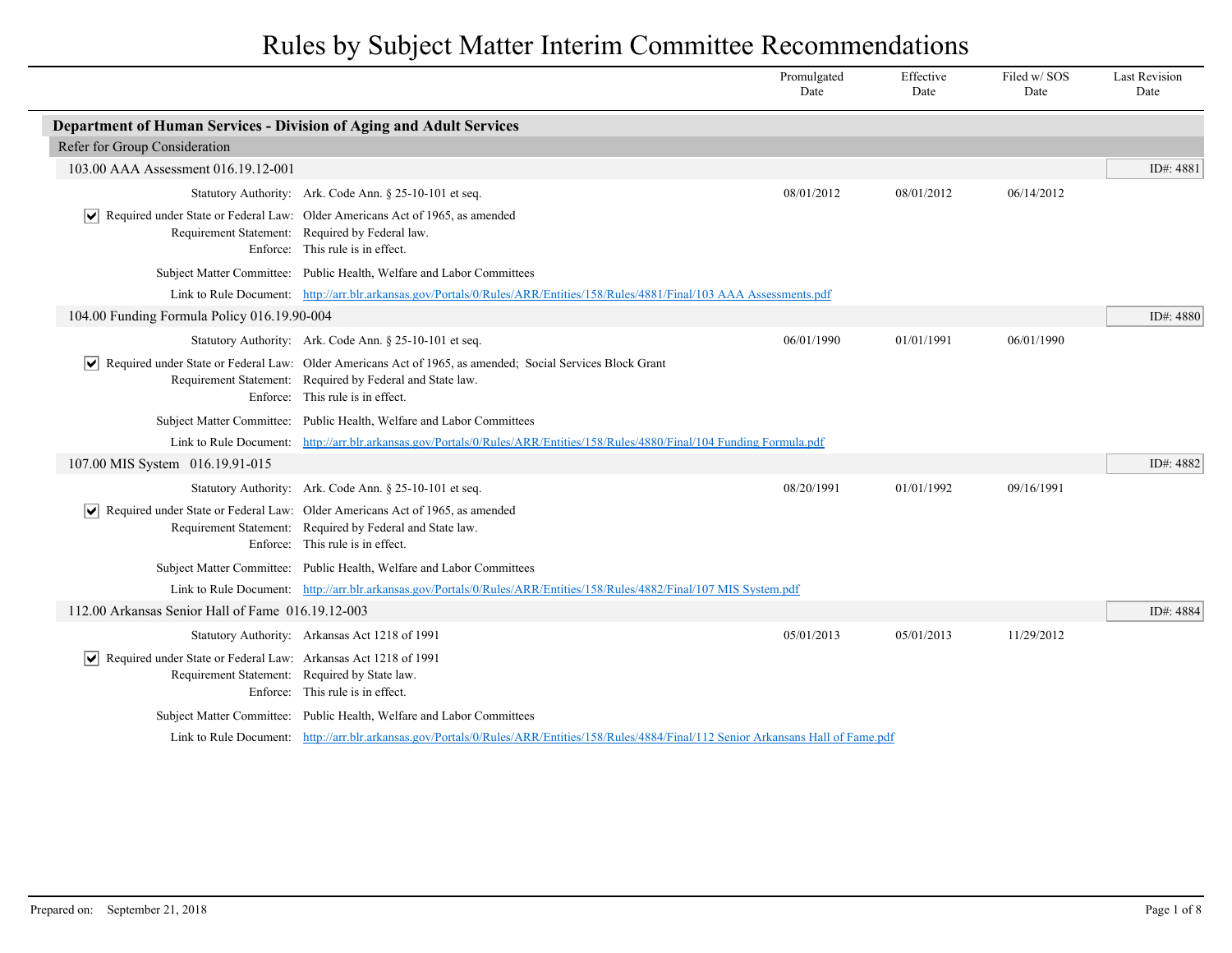|                                                                              |                                                                                                                                                                                              | Promulgated<br>Date | Effective<br>Date | Filed w/SOS<br>Date | <b>Last Revision</b><br>Date |
|------------------------------------------------------------------------------|----------------------------------------------------------------------------------------------------------------------------------------------------------------------------------------------|---------------------|-------------------|---------------------|------------------------------|
| 201.00 Title III Direct Services 016.19.94-002                               |                                                                                                                                                                                              |                     |                   |                     | ID#: 4886                    |
|                                                                              | Statutory Authority: Ark. Code Ann. § 25-10-101 et seq.                                                                                                                                      | 08/24/1994          | 09/15/1994        | 08/23/1989          |                              |
|                                                                              | $\vert \mathbf{v} \vert$ Required under State or Federal Law: Older Americans Act of 1965, as amended<br>Requirement Statement: Required by Federal law.<br>Enforce: This rule is in effect. |                     |                   |                     |                              |
|                                                                              | Subject Matter Committee: Public Health, Welfare and Labor Committees                                                                                                                        |                     |                   |                     |                              |
|                                                                              | Link to Rule Document: http://arr.blr.arkansas.gov/Portals/0/Rules/ARR/Entities/158/Rules/4886/Final/201.00 Title III Direct Services.pdf                                                    |                     |                   |                     |                              |
| 201.01 Title III Direct Services Field Operations 016.19.89-002              |                                                                                                                                                                                              |                     |                   |                     | ID#: 4887                    |
|                                                                              | Statutory Authority: Ark. Code Ann. § 25-10-101 et seq.                                                                                                                                      | 07/29/1989          | 01/01/1990        | 08/03/1989          |                              |
| Required under State or Federal Law: (none)<br>Requirement Statement: (none) | Enforce: This rule is in effect.                                                                                                                                                             |                     |                   |                     |                              |
|                                                                              | Subject Matter Committee: Public Health, Welfare and Labor Committees                                                                                                                        |                     |                   |                     |                              |
|                                                                              | Link to Rule Document: http://arr.blr.arkansas.gov/Portals/0/Rules/ARR/Entities/158/Rules/4887/Final/201.01 Title III Direct Services Field Operations.pdf                                   |                     |                   |                     |                              |
| 201.02 State Direct Services 016.19.89-003                                   |                                                                                                                                                                                              |                     |                   |                     | ID#: 4888                    |
|                                                                              | Statutory Authority: Ark. Code Ann. § 25-10-101 et seq.                                                                                                                                      | 07/29/1989          | 01/01/1990        | 08/03/1989          |                              |
| Required under State or Federal Law: (none)<br>Requirement Statement: (none) | Enforce: This rule is in effect.                                                                                                                                                             |                     |                   |                     |                              |
|                                                                              | Subject Matter Committee: Public Health, Welfare and Labor Committees                                                                                                                        |                     |                   |                     |                              |
|                                                                              | Link to Rule Document: http://arr.blr.arkansas.gov/Portals/0/Rules/ARR/Entities/158/Rules/4888/Final/201.02 Title III State Direct Services.pdf                                              |                     |                   |                     |                              |
| 202.00 AAA Advisory Council 016.19.91-00?                                    |                                                                                                                                                                                              |                     |                   |                     | ID#: 4889                    |
|                                                                              | Statutory Authority: Older Americans Act of 1965, as amended $\S$ 306 (a)(6)                                                                                                                 | 05/01/1990          | 01/01/1990        | 05/20/1990          |                              |
|                                                                              | Required under State or Federal Law: Older Americans Act of 1965, as amended § 306 (a)(6)<br>Requirement Statement: Required by Federal law.<br>Enforce: This rule is in effect.             |                     |                   |                     |                              |
|                                                                              | Subject Matter Committee: Public Health, Welfare and Labor Committees                                                                                                                        |                     |                   |                     |                              |
|                                                                              | Link to Rule Document: http://arr.blr.arkansas.gov/Portals/0/Rules/ARR/Entities/158/Rules/4889/Final/202.00 AAA Advisory Council.pdf                                                         |                     |                   |                     |                              |
| 203.00 Title III Priority Services 016.19.91-012                             |                                                                                                                                                                                              |                     |                   |                     | ID#: 4890                    |
|                                                                              | Statutory Authority: Ark. Code Ann. § 25-10-101 et seq                                                                                                                                       | 08/29/1991          | 01/01/1992        | 09/16/1991          |                              |
|                                                                              | $ \mathbf{v} $ Required under State or Federal Law: Older Americans Act of 1965, as amended<br>Requirement Statement: Required by Federal law.<br>Enforce: This rule is in effect.           |                     |                   |                     |                              |
|                                                                              | Subject Matter Committee: Public Health, Welfare and Labor Committees                                                                                                                        |                     |                   |                     |                              |
|                                                                              | Link to Rule Document: http://arr.blr.arkansas.gov/Portals/0/Rules/ARR/Entities/158/Rules/4890/Final/203.00 Title III Priority Services.pdf                                                  |                     |                   |                     |                              |
|                                                                              |                                                                                                                                                                                              |                     |                   |                     |                              |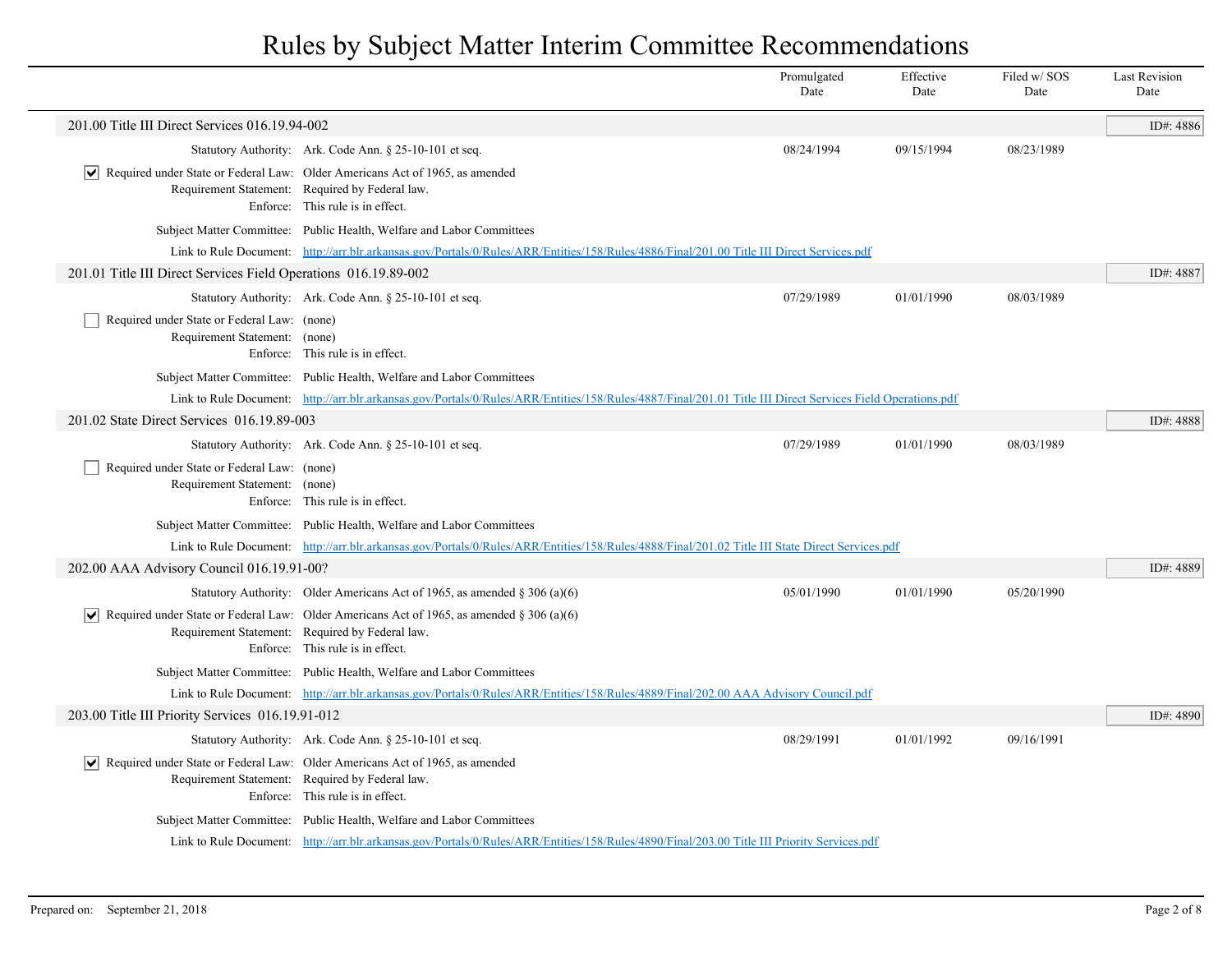|                                                                      |                                                                                                                                                                                                                                                              | Promulgated<br>Date | Effective<br>Date | Filed w/SOS<br>Date | <b>Last Revision</b><br>Date |
|----------------------------------------------------------------------|--------------------------------------------------------------------------------------------------------------------------------------------------------------------------------------------------------------------------------------------------------------|---------------------|-------------------|---------------------|------------------------------|
| 204.00 Minimum Assurances for Subcontractors 016.19.89-005           |                                                                                                                                                                                                                                                              |                     |                   |                     | ID#: 4891                    |
|                                                                      | Statutory Authority: Ark. Code Ann. § 25-10-101 et seq.                                                                                                                                                                                                      | 09/25/1989          | 01/01/1990        | 09/29/1989          |                              |
|                                                                      | Required under State or Federal Law: Section 504 of the Rehabilitation Act of 1973; Older Americans Act of 1965, as amended; Title VI of the Civil Rights Act of 1964<br>Requirement Statement: Required by Federal law.<br>Enforce: This rule is in effect. |                     |                   |                     |                              |
|                                                                      | Subject Matter Committee: Public Health, Welfare and Labor Committees                                                                                                                                                                                        |                     |                   |                     |                              |
|                                                                      | Link to Rule Document: http://arr.blr.arkansas.gov/Portals/0/Rules/ARR/Entities/158/Rules/4891/Final/204.00 Minimum Assurances for Subcontractors.pdf                                                                                                        |                     |                   |                     |                              |
| 205.00 Outreach 016.19.90-001                                        |                                                                                                                                                                                                                                                              |                     |                   |                     | ID#: 4892                    |
|                                                                      | Statutory Authority: Ark. Code Ann. § 20-76-201 et seq.                                                                                                                                                                                                      | 12/31/1990          | 02/23/1990        | 01/03/1990          |                              |
| ∣V∣                                                                  | Required under State or Federal Law: Older Americans Act of 1965, as amended; Social Services Block Grant-CSPP<br>Requirement Statement: Required by Federal law.<br>Enforce: This rule is in effect.                                                        |                     |                   |                     |                              |
|                                                                      | Subject Matter Committee: Public Health, Welfare and Labor Committees                                                                                                                                                                                        |                     |                   |                     |                              |
|                                                                      | Link to Rule Document: http://arr.blr.arkansas.gov/Portals/0/Rules/ARR/Entities/158/Rules/4892/Final/205.00 Outreach.pdf                                                                                                                                     |                     |                   |                     |                              |
| 206.00 Nutrition Services 016.19.16-001                              |                                                                                                                                                                                                                                                              |                     |                   |                     | ID#: 9897                    |
|                                                                      | Statutory Authority: Arkansas Code Ann. § 25-10-101 et seq.                                                                                                                                                                                                  | 12/31/1989          | 02/23/1990        | 01/03/1990          | 12/01/2016                   |
| ∣V∣                                                                  | Required under State or Federal Law: Older Americans Act of 1965, as amended; Social Services Block Grant-CSPP<br>Requirement Statement: Required by Federal law.<br>Enforce: This rule is in effect.                                                        |                     |                   |                     |                              |
|                                                                      | Subject Matter Committee: Public Health, Welfare and Labor Committees                                                                                                                                                                                        |                     |                   |                     |                              |
|                                                                      | Link to Rule Document: http://arr.blr.arkansas.gov/Portals/0/Rules/ARR/Entities/158/Rules/9897/Final/206.000 Nutrition.pdf                                                                                                                                   |                     |                   |                     |                              |
| 207.00 AAA Subcontractor Assessments                                 |                                                                                                                                                                                                                                                              |                     |                   |                     | ID#: 9903                    |
|                                                                      | Statutory Authority: Ark. Code Ann. § 25-10-101 et seq.                                                                                                                                                                                                      | 10/28/1989          | 01/01/1990        | 10/30/1989          |                              |
| ∣V∣                                                                  | Required under State or Federal Law: Older Americans Act of 1965, as amended; OMB Circular A-47, A-102, A-122, A-128; Social Services Block Grant<br>Requirement Statement: Required by Federal law.<br>Enforce: This rule is in effect.                     |                     |                   |                     |                              |
|                                                                      | Subject Matter Committee: Public Health, Welfare and Labor Committees                                                                                                                                                                                        |                     |                   |                     |                              |
|                                                                      | Link to Rule Document: http://arr.blr.arkansas.gov/Portals/0/Rules/ARR/Entities/158/Rules/9903/Final/207.00 AAA Subcontractor Assessments.pdf                                                                                                                |                     |                   |                     |                              |
| 208.00 AR Information Reporting System: AIRS 016.19.96-003           |                                                                                                                                                                                                                                                              |                     |                   |                     | ID#: 4895                    |
|                                                                      | Statutory Authority: Arkansas Act 348 of 1985                                                                                                                                                                                                                | 05/19/1996          | 07/01/1996        | 06/21/1996          |                              |
| Required under State or Federal Law: Arkansas Act 348 of 1985<br>∣V∣ | Requirement Statement: Required by State law.<br>Enforce: This rule is in effect.                                                                                                                                                                            |                     |                   |                     |                              |
|                                                                      | Subject Matter Committee: Public Health, Welfare and Labor Committees                                                                                                                                                                                        |                     |                   |                     |                              |
|                                                                      | Link to Rule Document: http://arr.blr.arkansas.gov/Portals/0/Rules/ARR/Entities/158/Rules/4895/Final/208.00 Arkansas Information Reporting System (AIRS).pdf                                                                                                 |                     |                   |                     |                              |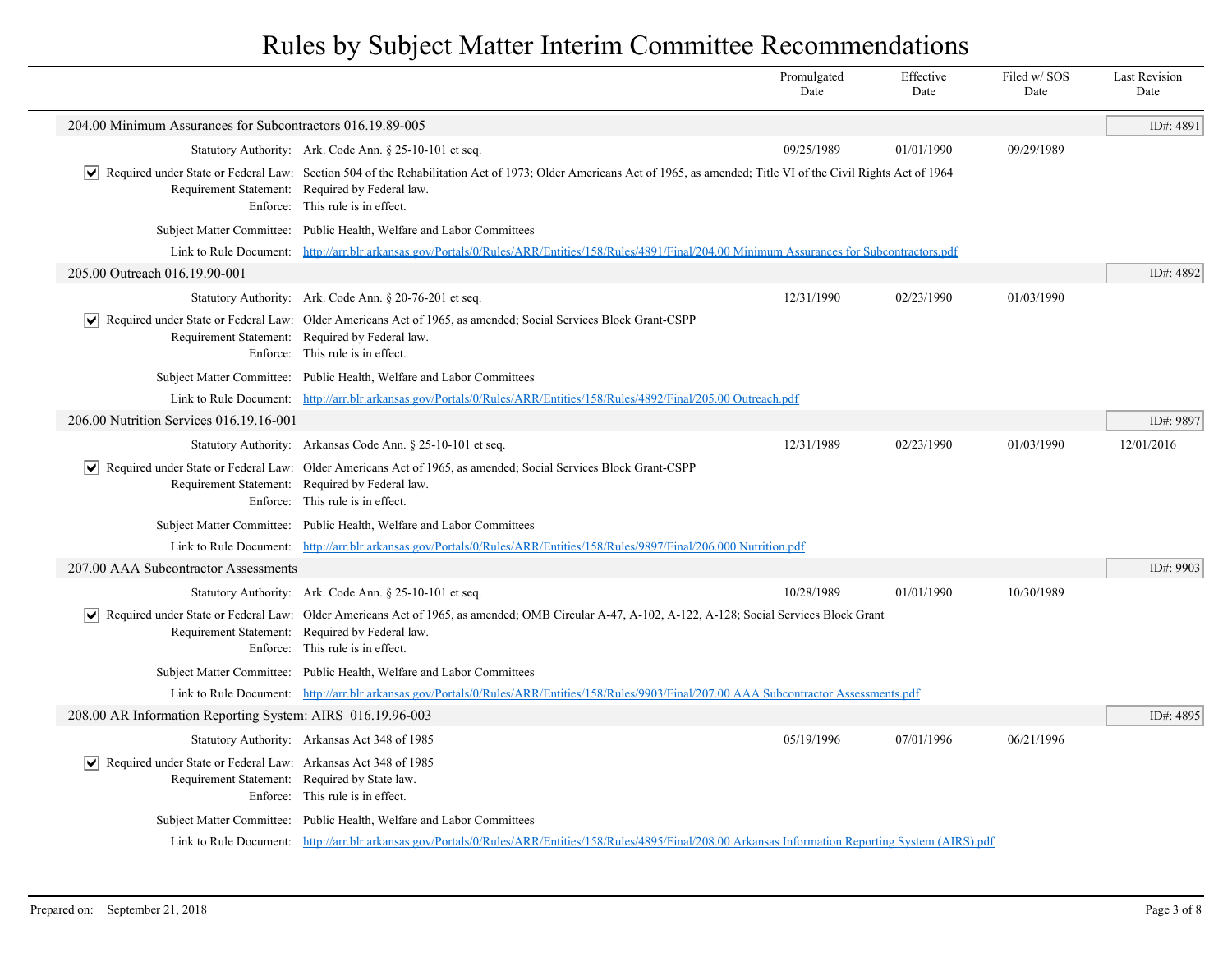|                                                                                                                                                       |                                                                                                                                                                                                                                             | Promulgated<br>Date | Effective<br>Date | Filed w/SOS<br>Date | <b>Last Revision</b><br>Date |
|-------------------------------------------------------------------------------------------------------------------------------------------------------|---------------------------------------------------------------------------------------------------------------------------------------------------------------------------------------------------------------------------------------------|---------------------|-------------------|---------------------|------------------------------|
| 209.00 AAA Area Plan Policy 016.19.94-001                                                                                                             |                                                                                                                                                                                                                                             |                     |                   |                     | ID#: 4896                    |
|                                                                                                                                                       | Statutory Authority: Ark. Code Ann. § 25-10-101 et seq.; Arkansas Act 416 of 1977                                                                                                                                                           | 08/24/1994          | 09/15/1994        | 08/23/1994          | 05/15/1997                   |
|                                                                                                                                                       | $\vert \bullet \vert$ Required under State or Federal Law: Older Americans Act of 1965, as amended<br>Requirement Statement: Required by Federal law.<br>Enforce: This rule is in effect.                                                   |                     |                   |                     |                              |
|                                                                                                                                                       | Subject Matter Committee: Public Health, Welfare and Labor Committees                                                                                                                                                                       |                     |                   |                     |                              |
|                                                                                                                                                       | Link to Rule Document: http://arr.blr.arkansas.gov/Portals/0/Rules/ARR/Entities/158/Rules/4896/Final/209.00 AAA Area Plans.pdf                                                                                                              |                     |                   |                     |                              |
| 210.00 Multipurpose Senior Centers 016.19.90-003                                                                                                      |                                                                                                                                                                                                                                             |                     |                   |                     | ID#: 4897                    |
|                                                                                                                                                       | Statutory Authority: Arkansas Act 691 of 1989                                                                                                                                                                                               | 03/01/1990          | 03/01/1990        | 01/22/1990          |                              |
|                                                                                                                                                       | √ Required under State or Federal Law: Older Americans Act of 1965, as amended; Architectural Barriers Act of 1968; Arkansas Act 691 of 1989<br>Requirement Statement: Required by State & Federal law.<br>Enforce: This rule is in effect. |                     |                   |                     |                              |
|                                                                                                                                                       | Subject Matter Committee: Public Health, Welfare and Labor Committees                                                                                                                                                                       |                     |                   |                     |                              |
|                                                                                                                                                       | Link to Rule Document: http://arr.blr.arkansas.gov/Portals/0/Rules/ARR/Entities/158/Rules/4897/Final/210.00 Multipurpose Senior Centers.pdf                                                                                                 |                     |                   |                     |                              |
| 211.00 Transportation 016.19.99.001                                                                                                                   |                                                                                                                                                                                                                                             |                     |                   |                     | ID#: 9901                    |
|                                                                                                                                                       | Statutory Authority: Ark. Code Ann. § 25-01-129 et seq.                                                                                                                                                                                     | 08/19/1990          | 10/01/1990        | 08/20/1990          | 06/03/1999                   |
| $\boxed{\blacktriangledown}$ Required under State or Federal Law: Ark. Code Ann. § 25-01-129 et seq.<br>Requirement Statement: Required by State law. | Enforce: This rule is in effect.                                                                                                                                                                                                            |                     |                   |                     |                              |
|                                                                                                                                                       | Subject Matter Committee: Public Health, Welfare and Labor Committees                                                                                                                                                                       |                     |                   |                     |                              |
|                                                                                                                                                       | Link to Rule Document: http://arr.blr.arkansas.gov/Portals/0/Rules/ARR/Entities/158/Rules/9901/Final/211.00 Transportation.pdf                                                                                                              |                     |                   |                     |                              |
| 214.00 Program Development 016.19.90-008                                                                                                              |                                                                                                                                                                                                                                             |                     |                   |                     | ID#: 4899                    |
|                                                                                                                                                       | Statutory Authority: Ark. Code Ann. § 25-10-101 et seq.                                                                                                                                                                                     | 10/28/1990          | 01/01/1991        | 10/29/1990          |                              |
|                                                                                                                                                       | $ \mathbf{v} $ Required under State or Federal Law: Older Americans Act of 1965, as amended<br>Requirement Statement: Required by Federal law.<br>Enforce: This policy is in effect.                                                        |                     |                   |                     |                              |
|                                                                                                                                                       | Subject Matter Committee: Public Health, Welfare and Labor Committees                                                                                                                                                                       |                     |                   |                     |                              |
|                                                                                                                                                       | Link to Rule Document: http://arr.blr.arkansas.gov/Portals/0/Rules/ARR/Entities/158/Rules/4899/Final/214.00 Program Development.pdf                                                                                                         |                     |                   |                     |                              |
| 216.00 Eldercare Services 016.19.91-016                                                                                                               |                                                                                                                                                                                                                                             |                     |                   |                     | ID#: 4900                    |
|                                                                                                                                                       | Statutory Authority: Ark. Code Ann. § 25-10-101 et seq.                                                                                                                                                                                     | 10/13/1991          | 11/18/1991        | 10/11/1991          |                              |
|                                                                                                                                                       | $ \mathbf{v} $ Required under State or Federal Law: Older Americans Act of 1965, as amended<br>Requirement Statement: Required by Federal law.<br>Enforce: The rule is in effect.                                                           |                     |                   |                     |                              |
|                                                                                                                                                       | Subject Matter Committee: Public Health, Welfare and Labor Committees                                                                                                                                                                       |                     |                   |                     |                              |
|                                                                                                                                                       | Link to Rule Document: http://arr.blr.arkansas.gov/Portals/0/Rules/ARR/Entities/158/Rules/4900/Final/216.00 Eldercare Services.pdf                                                                                                          |                     |                   |                     |                              |
|                                                                                                                                                       |                                                                                                                                                                                                                                             |                     |                   |                     |                              |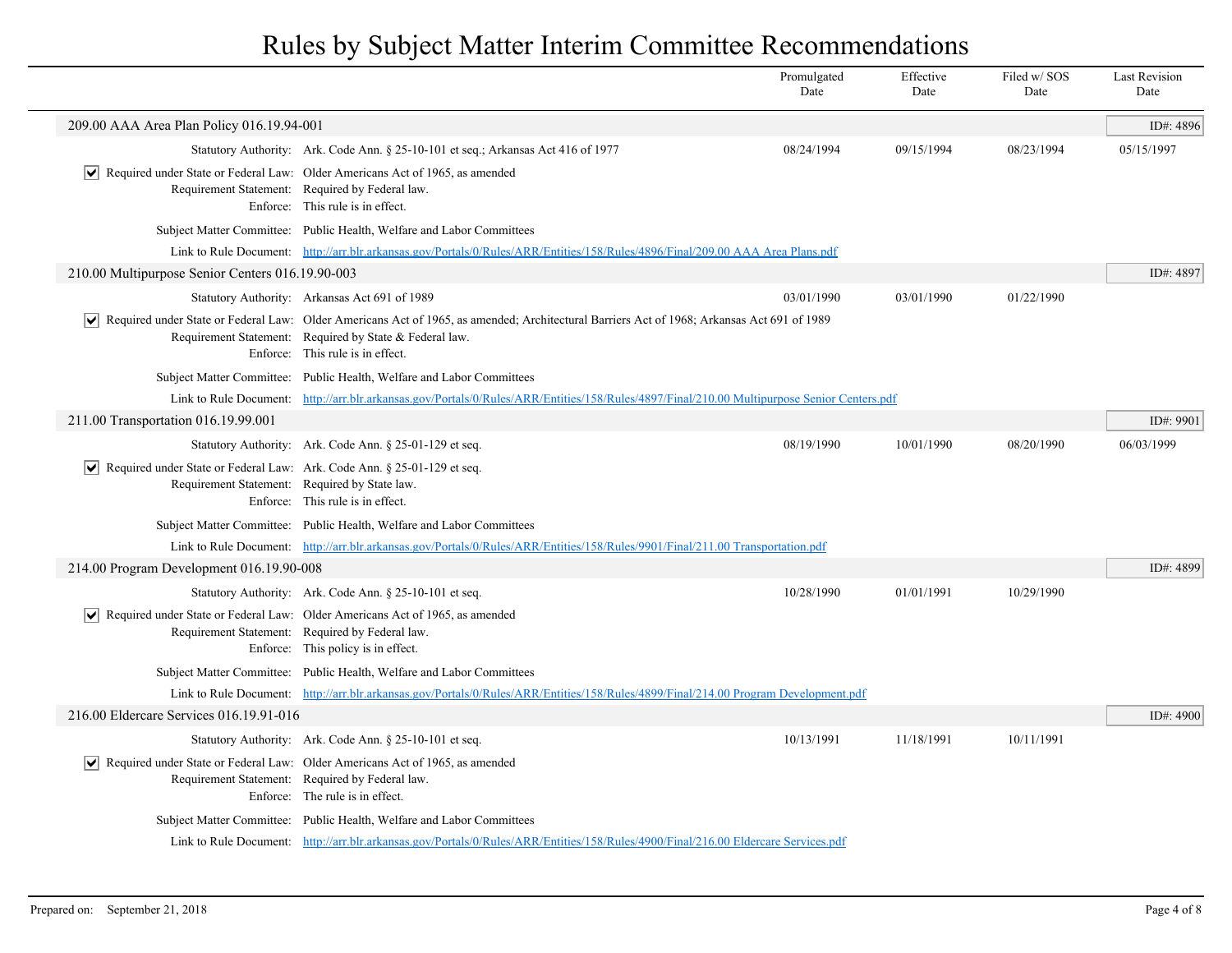|                                                     |                                                                                                                                                                                                        | Promulgated<br>Date | Effective<br>Date | Filed w/SOS<br>Date | <b>Last Revision</b><br>Date |
|-----------------------------------------------------|--------------------------------------------------------------------------------------------------------------------------------------------------------------------------------------------------------|---------------------|-------------------|---------------------|------------------------------|
| 217.00 Information and Assistance 016.19.96-004     |                                                                                                                                                                                                        |                     |                   |                     | ID#: $10261$                 |
|                                                     | Statutory Authority: Ark. Code Ann. § 25-10-101 et seq.                                                                                                                                                | 05/26/1996          | 07/01/1996        | 07/28/1996          |                              |
|                                                     | $\vert \bullet \vert$ Required under State or Federal Law: Older Americans Act of 1965, as amended<br>Requirement Statement: This rule is required by Federal law.<br>Enforce: This rule is in effect. |                     |                   |                     |                              |
|                                                     | Subject Matter Committee: Public Health, Welfare and Labor Committees                                                                                                                                  |                     |                   |                     |                              |
|                                                     | Link to Rule Document: http://arr.blr.arkansas.gov/Portals/0/Rules/ARR/Entities/158/Rules/10261/Final/217.00 Information and Assistance.pdf                                                            |                     |                   |                     |                              |
| 218.00 Advocacy Requirements for AAAs 016.19.96-014 |                                                                                                                                                                                                        |                     |                   |                     | ID#: 4902                    |
|                                                     | Statutory Authority: Ark. Code Ann. § 25-10-101 et seq.                                                                                                                                                | 08/20/1991          | 01/01/1992        | 09/16/1991          |                              |
|                                                     | $\vert \bullet \vert$ Required under State or Federal Law: Older Americans Act of 1965, as amended<br>Requirement Statement: Required by Federal law.<br>Enforce: This rule is in effect.              |                     |                   |                     |                              |
|                                                     | Subject Matter Committee: Public Health, Welfare and Labor Committees                                                                                                                                  |                     |                   |                     |                              |
|                                                     | Link to Rule Document: http://arr.blr.arkansas.gov/Portals/0/Rules/ARR/Entities/158/Rules/4902/Final/218.00 Advocacy Requirements for Area Agencies on Aging.pdf                                       |                     |                   |                     |                              |
| 220.00 Client Representation 016.19.95-002          |                                                                                                                                                                                                        |                     |                   |                     | ID#: 4903                    |
|                                                     | Statutory Authority: Ark. Code Annotated § 25-10-101 et seq.                                                                                                                                           | 08/13/1985          | 10/01/1995        | 01/01/1995          |                              |
|                                                     | $\vert \bullet \vert$ Required under State or Federal Law: Older Americans Act of 1965, as amended<br>Requirement Statement: Required by Federal law.<br>Enforce: This rule is in effect.              |                     |                   |                     |                              |
|                                                     | Subject Matter Committee: Public Health, Welfare and Labor Committees                                                                                                                                  |                     |                   |                     |                              |
|                                                     | Link to Rule Document: http://arr.blr.arkansas.gov/Portals/0/Rules/ARR/Entities/158/Rules/4903/Final/220.00 Client Representation.pdf                                                                  |                     |                   |                     |                              |
| 221.00 Socialization 016.19.92-003                  |                                                                                                                                                                                                        |                     |                   |                     | ID#: 4905                    |
|                                                     | Statutory Authority: Ark. Code Ann. § 25-10-101 et seq.                                                                                                                                                | 05/31/1992          | 07/01/1993        | 05/13/1992          | 01/01/1994                   |
|                                                     | ↓ Required under State or Federal Law: Older Americans Act of 1965, as amended; Social Services Block Grant<br>Requirement Statement: Required by Federal law.<br>Enforce: This rule is in effect.     |                     |                   |                     |                              |
|                                                     | Subject Matter Committee: Public Health, Welfare and Labor Committees                                                                                                                                  |                     |                   |                     |                              |
|                                                     | Link to Rule Document: http://arr.blr.arkansas.gov/Portals/0/Rules/ARR/Entities/158/Rules/4905/Final/221.00 Socialization.pdf                                                                          |                     |                   |                     |                              |
| 222.00 Telephone Reassurance 016.19.93-001          |                                                                                                                                                                                                        |                     |                   |                     | ID#: 4906                    |
|                                                     | Statutory Authority: Ark. Code Ann. § 25-10-101 et seq.                                                                                                                                                | 07/01/1993          | 07/01/1993        | 05/24/1993          |                              |
|                                                     | √ Required under State or Federal Law: Older Americans Act of 1965, as amended; Social Services Block Grant<br>Requirement Statement: Required by Federal law.<br>Enforce: This rule is in effect.     |                     |                   |                     |                              |
|                                                     | Subject Matter Committee: Public Health, Welfare and Labor Committees                                                                                                                                  |                     |                   |                     |                              |
|                                                     | Link to Rule Document: http://arr.blr.arkansas.gov/Portals/0/Rules/ARR/Entities/158/Rules/4906/Final/222.00 Telephone Reassurance.pdf                                                                  |                     |                   |                     |                              |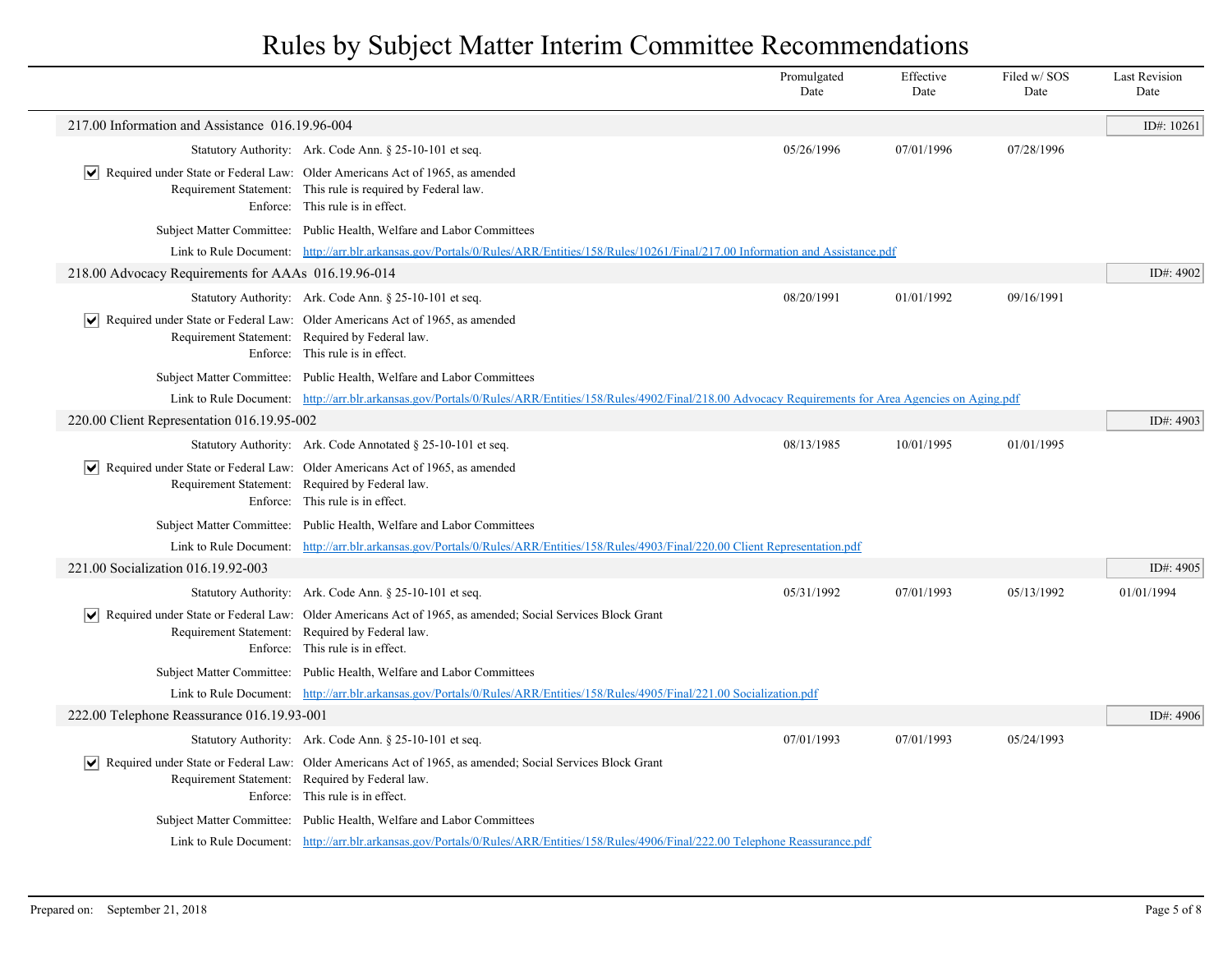|                                                                              |                                                                                                                                                                     | Promulgated<br>Date | Effective<br>Date | Filed w/SOS<br>Date | <b>Last Revision</b><br>Date |
|------------------------------------------------------------------------------|---------------------------------------------------------------------------------------------------------------------------------------------------------------------|---------------------|-------------------|---------------------|------------------------------|
| 223.00 Home Repair/Modification/Maintenance 016.19.95-001                    |                                                                                                                                                                     |                     |                   |                     | ID#: 4907                    |
|                                                                              | Statutory Authority: Ark. Code Ann. § 25-10-101 et seq.                                                                                                             | 07/16/1995          | 01/01/1996        | 09/19/1995          |                              |
| $ \bm{\mathsf{v}} $                                                          | Required under State or Federal Law: Older Americans Act of 1965, as amended<br>Requirement Statement: Required by Federal law.<br>Enforce: This rule is in effect. |                     |                   |                     |                              |
|                                                                              | Subject Matter Committee: Public Health, Welfare and Labor Committees                                                                                               |                     |                   |                     |                              |
|                                                                              | Link to Rule Document: http://arr.blr.arkansas.gov/Portals/0/Rules/ARR/Entities/158/Rules/4907/Final/223.00 Home Repair Modifications Maintenance.pdf               |                     |                   |                     |                              |
| 224.00 Material Aid 016.19.95-003                                            |                                                                                                                                                                     |                     |                   |                     | ID#: 4908                    |
|                                                                              | Statutory Authority: Ark. Code Ann. § 25-10-101 et seq.                                                                                                             | 07/23/1995          | 01/01/1996        | 09/19/1996          |                              |
| Required under State or Federal Law: (none)<br>Requirement Statement: (none) | Enforce: This rule is in effect.                                                                                                                                    |                     |                   |                     |                              |
|                                                                              | Subject Matter Committee: Public Health, Welfare and Labor Committees                                                                                               |                     |                   |                     |                              |
|                                                                              | Link to Rule Document: http://arr.blr.arkansas.gov/Portals/0/Rules/ARR/Entities/158/Rules/4908/Final/224.00 Material Aid.pdf                                        |                     |                   |                     |                              |
| 225.00 No Smoking Policy Directive 016.19.93-002                             |                                                                                                                                                                     |                     |                   |                     | ID#: 4909                    |
|                                                                              | Statutory Authority: Ark. Code Ann. § 25-10-101 et seq.                                                                                                             | 08/05/1993          | 09/20/1993        | 08/30/1993          |                              |
| $ \bm{\mathsf{v}} $                                                          | Required under State or Federal Law: Older Americans Act of 1965 as amended<br>Requirement Statement: Required by Federal law.<br>Enforce: This rule is in effect.  |                     |                   |                     |                              |
|                                                                              | Subject Matter Committee: Public Health, Welfare and Labor Committees                                                                                               |                     |                   |                     |                              |
|                                                                              | Link to Rule Document: http://arr.blr.arkansas.gov/Portals/0/Rules/ARR/Entities/158/Rules/4909/Final/225.00 No-Smoking Policy Directive.pdf                         |                     |                   |                     |                              |
| 226.00 Health, Promotion, Wellness, & Disease Prevention 016.19.12-002       |                                                                                                                                                                     |                     |                   |                     | ID#: 4910                    |
|                                                                              | Statutory Authority: Ark. Code Ann. § 25-10-101 et seq.                                                                                                             | 06/17/2012          | 09/01/2012        | 07/18/2012          |                              |
| $ \bm{\vee} $                                                                | Required under State or Federal Law: Older Americans Act of 1965, as amended<br>Requirement Statement: Required by Federal law.<br>Enforce: This rule is in effect. |                     |                   |                     |                              |
|                                                                              | Subject Matter Committee: Public Health, Welfare and Labor Committees                                                                                               |                     |                   |                     |                              |
|                                                                              | Link to Rule Document: http://arr.blr.arkansas.gov/Portals/0/Rules/ARR/Entities/158/Rules/4910/Final/226.00 Health, Prevention, Wellness, & Diseases Prevention.pdf |                     |                   |                     |                              |
| 301.00 Legal Assistance 016.19.89-007                                        |                                                                                                                                                                     |                     |                   |                     | ID#: 4911                    |
|                                                                              | Statutory Authority: Ark. Code Ann. § 25-10-101 et seq.                                                                                                             | 11/03/1989          | 01/01/1990        | 11/03/1989          |                              |
| $ \bm{\mathsf{v}} $                                                          | Required under State or Federal Law: Older Americans Act of 1965, as amended<br>Requirement Statement: Required by Federal law.<br>Enforce: This rule is in effect. |                     |                   |                     |                              |
|                                                                              | Subject Matter Committee: Public Health, Welfare and Labor Committees                                                                                               |                     |                   |                     |                              |
|                                                                              | Link to Rule Document: http://arr.blr.arkansas.gov/Portals/0/Rules/ARR/Entities/158/Rules/4911/Final/301.00 Legal Assistance.pdf                                    |                     |                   |                     |                              |
|                                                                              |                                                                                                                                                                     |                     |                   |                     |                              |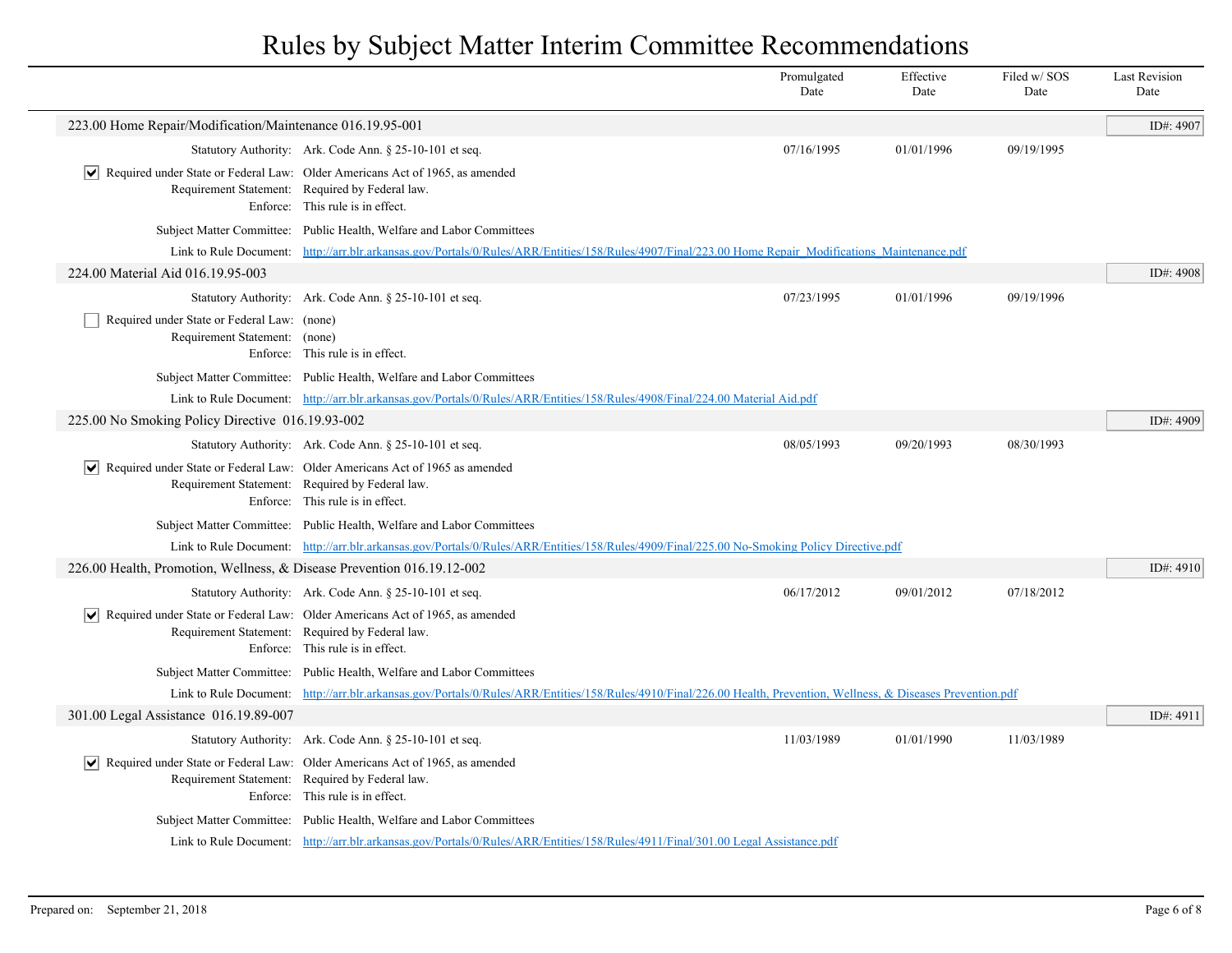|                                                                              |                                                                                                                                                                                                           | Promulgated<br>Date | Effective<br>Date | Filed w/SOS<br>Date | <b>Last Revision</b><br>Date |
|------------------------------------------------------------------------------|-----------------------------------------------------------------------------------------------------------------------------------------------------------------------------------------------------------|---------------------|-------------------|---------------------|------------------------------|
| 303.00 Nursing Home Alternatives Program 016.19.91-010                       |                                                                                                                                                                                                           |                     |                   |                     | ID#: 4912                    |
|                                                                              | Statutory Authority: Ark. Code Ann. § 25-01-101 et seq.                                                                                                                                                   | 08/25/1991          | 10/28/1991        | 08/23/1991          |                              |
| Requirement Statement: Required by State law.                                | Required under State or Federal Law: AR Code Annotated § 25-01-101 et seq.<br>Enforce: This rule is in effect.                                                                                            |                     |                   |                     |                              |
|                                                                              | Subject Matter Committee: Public Health, Welfare and Labor Committees                                                                                                                                     |                     |                   |                     |                              |
|                                                                              | Link to Rule Document: http://arr.blr.arkansas.gov/Portals/0/Rules/ARR/Entities/158/Rules/4912/Final/303.00 Nursing Home Alternatives Program.pdf                                                         |                     |                   |                     |                              |
| 304.00 Personal Emergency Response System 016.19.91-007                      |                                                                                                                                                                                                           |                     |                   |                     | ID#: 4913                    |
|                                                                              | Statutory Authority: Arkansas Act 348 of 1985                                                                                                                                                             | 09/12/1991          | 09/12/1991        | 08/01/1991          |                              |
| $ \bm{\mathsf{v}} $                                                          | Required under State or Federal Law: Older Americans Act of 1965, as amended; Arkansas Act 348 of 1985<br>Requirement Statement: Required by Federal and State law.<br>Enforce: This rule is in effect.   |                     |                   |                     |                              |
|                                                                              | Subject Matter Committee: Public Health, Welfare and Labor Committees                                                                                                                                     |                     |                   |                     |                              |
|                                                                              | Link to Rule Document: http://arr.blr.arkansas.gov/Portals/0/Rules/ARR/Entities/158/Rules/4913/Final/304.00 Personal Emergency Response System.pdf                                                        |                     |                   |                     |                              |
| 305.00 Homemaker and Chore Services 016.19.91-006                            |                                                                                                                                                                                                           |                     |                   |                     | ID#: 4914                    |
|                                                                              | Statutory Authority: Arkansas Act 348 of 1985                                                                                                                                                             | 05/12/1991          | 08/01/1991        | 06/21/1991          |                              |
|                                                                              | ↓ Required under State or Federal Law: Older Americans Act of 1965, as amended; Arkansas Act 348 of 1985<br>Requirement Statement: Required by Federal and State law.<br>Enforce: This rule is in effect. |                     |                   |                     |                              |
|                                                                              | Subject Matter Committee: Public Health, Welfare and Labor Committees                                                                                                                                     |                     |                   |                     |                              |
|                                                                              | Link to Rule Document: http://arr.blr.arkansas.gov/Portals/0/Rules/ARR/Entities/158/Rules/4914/Final/305.00 Homemaker and Chore Services.pdf                                                              |                     |                   |                     |                              |
| 310.00 Arkansas Family Caregiver Support Program 016.19.16-002               |                                                                                                                                                                                                           |                     |                   |                     | ID#: 4916                    |
|                                                                              | Statutory Authority: Ark. Code Ann. § 20-76-201                                                                                                                                                           | 08/05/2016          | 01/01/2017        | 12/21/2016          |                              |
|                                                                              | $ \mathbf{v} $ Required under State or Federal Law: Older Americans Act of 1965, as amended<br>Requirement Statement: Required by Federal law.<br>Enforce: This rule is in effect.                        |                     |                   |                     |                              |
|                                                                              | Subject Matter Committee: Public Health, Welfare and Labor Committees                                                                                                                                     |                     |                   |                     |                              |
|                                                                              | Link to Rule Document: http://arr.blr.arkansas.gov/Portals/0/Rules/ARR/Entities/158/Rules/4916/Final/310.00 Arkansas Family Caregiver Support Program.pdf                                                 |                     |                   |                     |                              |
| 401.00 Financial Management 016.19.91-013                                    |                                                                                                                                                                                                           |                     |                   |                     | ID#: 4917                    |
|                                                                              | Statutory Authority: Ark. Code Ann. § 25-10-101 et seq.                                                                                                                                                   | 08/20/1991          | 01/01/1992        | 09/16/1991          |                              |
| Required under State or Federal Law: (none)<br>Requirement Statement: (none) | Enforce: This rule is in effect.                                                                                                                                                                          |                     |                   |                     |                              |
|                                                                              | Subject Matter Committee: Public Health, Welfare and Labor Committees                                                                                                                                     |                     |                   |                     |                              |
|                                                                              | Link to Rule Document: http://arr.blr.arkansas.gov/Portals/0/Rules/ARR/Entities/158/Rules/4917/Final/401.00 Financial Management.pdf                                                                      |                     |                   |                     |                              |
|                                                                              |                                                                                                                                                                                                           |                     |                   |                     |                              |